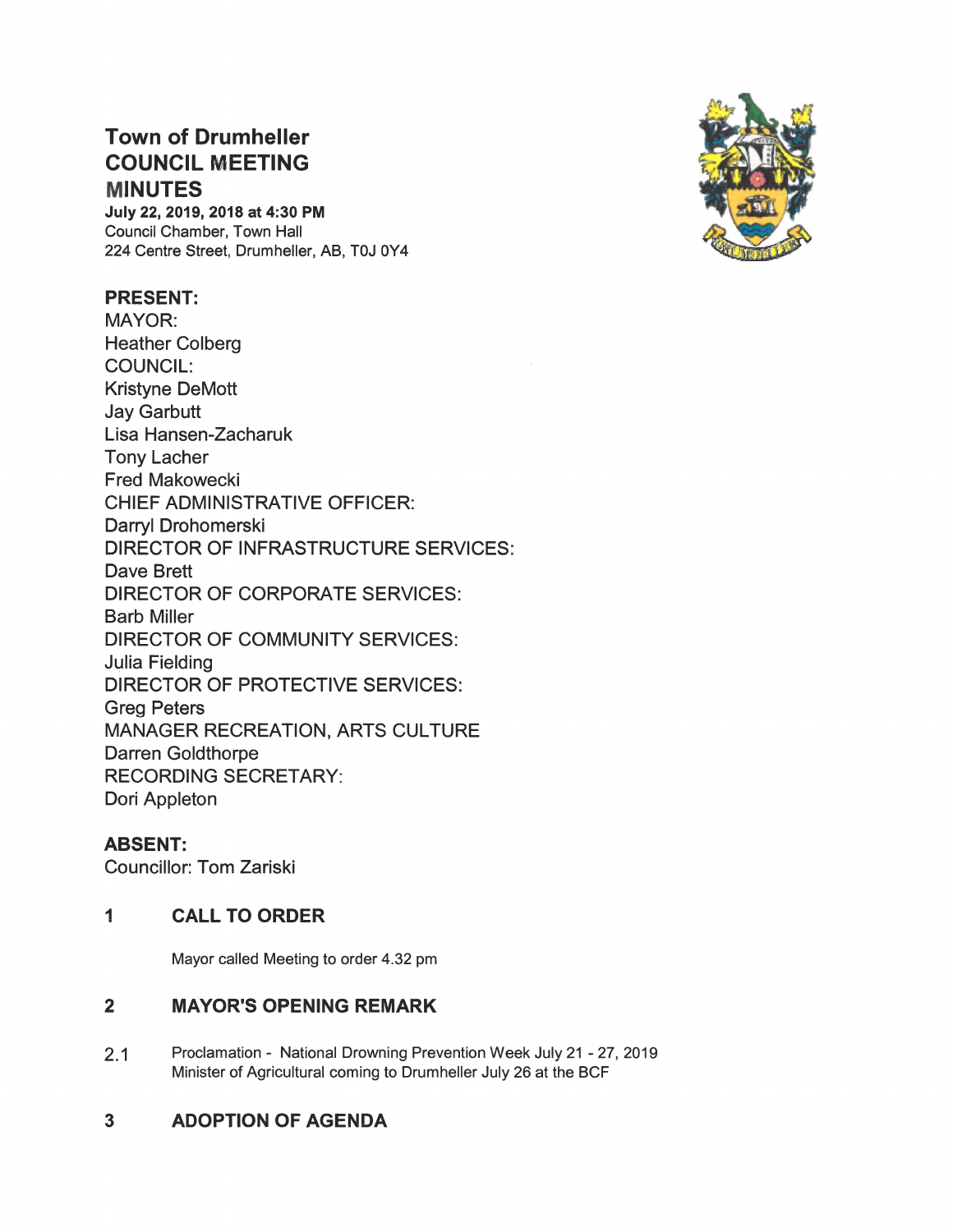F. Makowecki asked for an in-camera labour matter to be added.

L. Hansen-Zacharuk, T. Lacher moved to adopt the agenda as amended.

Carried Unanimously.

#### $\overline{\mathbf{4}}$ **MINUTES**

### ADOPTION OF REGULAR COUNCIL MEETING MINUTES  $4.1$

Regular Council Meeting Minutes of June 24, 2019 and July 8, 2019  $4.1.1$ 

June 24, 2019 minutes

M2019.132 - F. Makowecki, L. Hansen-Zacharuk motion to remove Carried Unanimously on 6.1.1 M2019.123 J. Garbutt to adopt policy #C-02-19 Relief of Municipal Property Tax on Destructed Improvements, stated it was not carried unanimously.

Vote was 5 In Favour

One J. Garbutt opposed

Minutes adopted as amended.

July 8, 2019 minutes

6.1.2 - M2109.133 - J. Garbutt, T. Lacher

T. Lacher to remove his name from 6.1.2. M2019.129 2<sup>nd</sup> reading on By-Law 09.19 Proposed LUB amendment to redesignate part of L.S. 7, S19-T28-R19-W4 from A (Agricultural) District to CR (Country Residential) District. as a vote, he was not present.

Vote was F. Makowecki, J. Garbutt

Minutes adopted as amended.

## $4.2$ MINUTES OF MEETING PRESENTED FOR INFORMATION

Municipal Planning Commission Minutes of May 30, 2019 and June 13, 2019  $4.2.1$ 

## $4.3$ **BUSINESS ARISING FROM THE MINUTES**

- 5 **DELEGATIONS**
- **REQUEST FOR DECISION REPORTS** 6
- $6.1$ **CAO**
- **DEPUTY CAO / DIRECTOR OF CORPORATE SERVICES**  $6.2$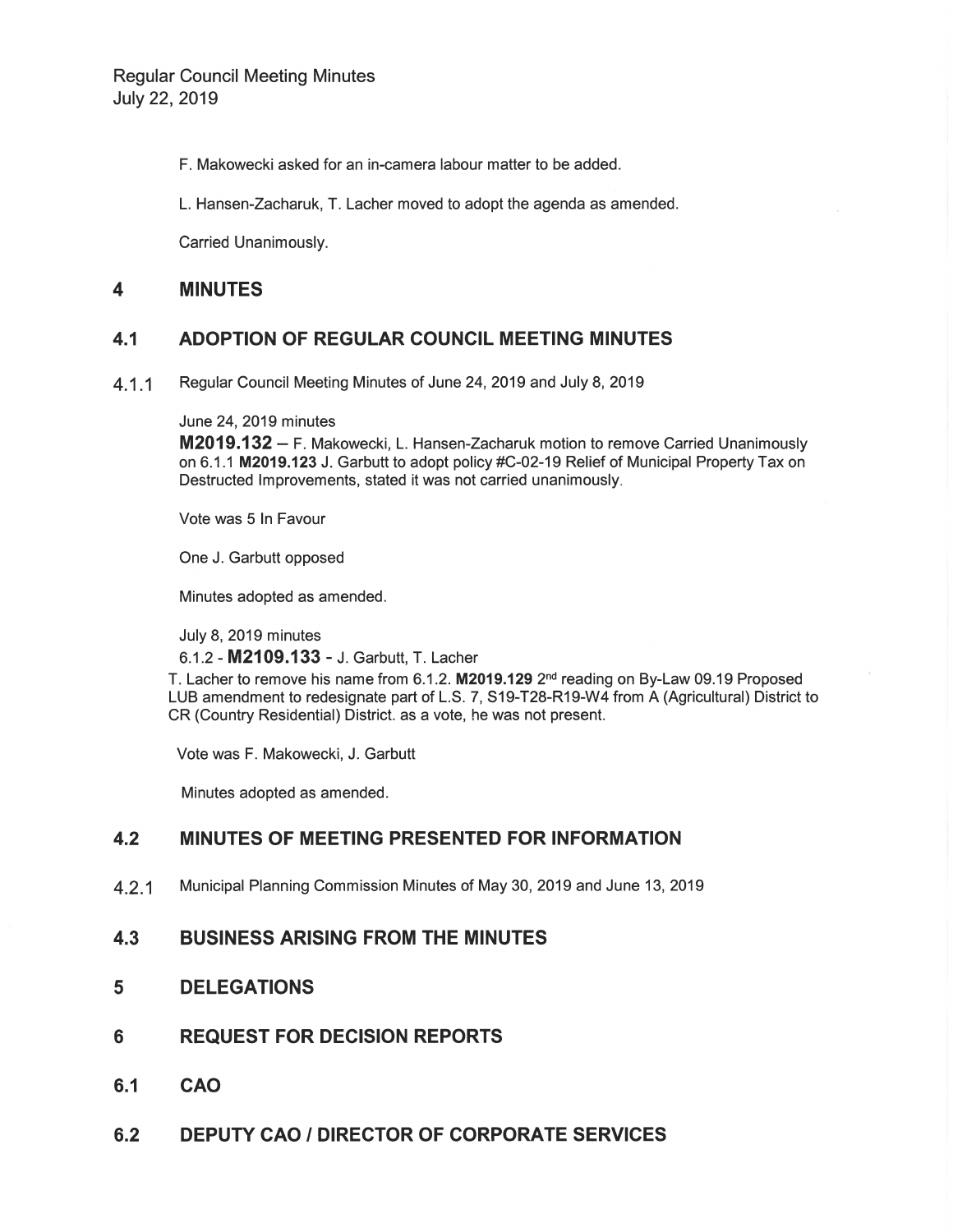#### $6.2.1$ Request for Decision - Habitat for Humanity Land Donation

Administration is seeking a motion to accept the land as a gift to the Town of Drumheller, from Habitat for Humanity. They have worked for more then 2 years to find clients to build on these lots but have been unsuccessful in finding applicants.

M02109.134 - Motion J. Garbutt, K. Demott move to accept Lots 13 and 14 Block 2, Plan 4317CQ from Habitat for Humanity at no cost to the town and add these 2 lots into the Towns land inventory.

Carried Unanimously.

Council Policy #C-02-19 Relief of Municipal Property Tax on Destructed Improvements  $6.2.2$ B. Miller - Part of this discussion was brought forward at the last Council Meeting July 8, 2019 discussion as to how the taxes are calculated on properties that are destroved. Was presented by Steve Washington of Wild Rose Assessment. It was explained that there are 2 important dates: July  $1<sup>st</sup>$  valuation date – that's the date we pick the market taxes Dec  $31<sup>st</sup>$  physical date – that's the date your taxed on for the following year

It was further explained the difference between the supplementary assessment and a partial assessment for the following year tax difference. It was explained to Council that if something is built prior to Dec 31 then the property would be assessed on what is built even if its only a partial build the assessment would reflect tax on the following year on a partial build.

It was suggested that parts of the policy needs to be reworded and a possible time line be put in place so that lots are not left unattended and looking vacant. It was shared that insurance places have a time line in place that something needs to be rebuilt within 2 years.

Further discussion was had that the policy needs to be reviewed further and then brought back to Council on August 19, 2019.

## 60.3 **DIRECTOR OF INFRASTRUCTURE SERVICES**

 $6.3.1$ Request for Decision - Award for East Coulee Lift Station Request for Proposal D. Brett - the tender is to replace the old existing lift station and other to components with a new lift station, this was leftover work from the treatment plant upgrades. The recommendation is to award to Knibb Developments.

M02109.135 - Motion T. Lacher, J. Garbett move to award the construction of the lift station to Knibb Developments for \$1,137,848.25 excluding the GST.

Carried Unanimously.

## $6.4$ **DIRECTOR OF EMERGENCY / PROTECTIVE SERVICES**

### $6.5$ **MANAGER OF ECONOMIC DEVELOPMENT**

Request for Decision - Real Estate Brokerages for the Sale of Town Owned Properties  $6.5.1$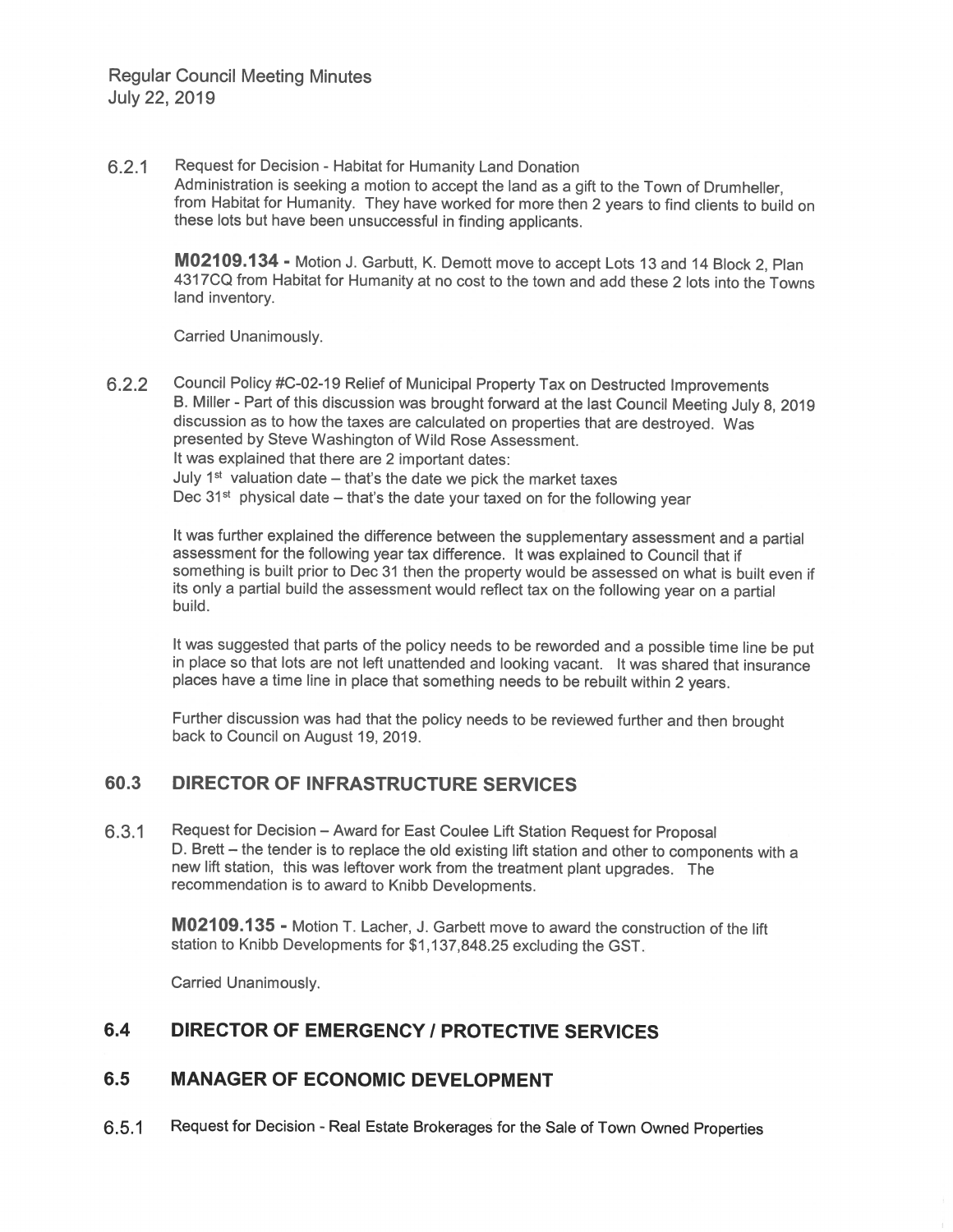> One of the reason is to do this as request for decision is for accountability and covers marketing as well as the criteria to selection.

M02109.136 - Motion J. Garbett, K. Demott - move to select qualified Brokerages to list and market Properties valued at \$250,000.00, or less, in accordance with the process and criteria listed in Appendix "A" & "B" of the Request for Decision.

It was shared with Council that most of our land is raw land, and suggested Council would want to hear back with regards to the larger deals over \$250,000.00, this delegates the CAO to transact that if a broker comes to us with an offer, under \$250,000.00 anything over \$250,00.00 would come back to Council for discussion, this doesn't change what the town is listing, it just changes the transaction.

Carried Unanimously.

Drone Use - Council Policy #C-07-19 6.5.2

> Policy is to ensure public safety and privacy of Drumheller residents and to mitigate financial risks by installing addition regulation reguiring adequate levels of insurance for commercial drone use.

> M02109.137 - Motion L. Hansen-Zacharuk, J. Garbett to approve Council Policy #C-07-19

L. Hansen-Zacharuk – Insurance offices have a requirement with regards to the weight of the drone does this policy cover this issue?

S. Wallace - this covers all drones with regards to commercial dones ... not personal drones as we have a municipal policy that drones are prohibited in the Town of Drumheller With regards to the enforcement Commercial property owners normally call the Town to ask with regards to the policy within the Town.

J. Fielding – will be making a public announcement about this policy and that there is no personal/recreational drone use in the valley.

Carried Unanimously.

#### 6.6 **COMMUNICATIONS OFFICER**

#### **REVIEW OF STRATEGIC PRIORITIES** 6.7

- Trail Gaps D. Brett the update is that infrastructure is done, Aerial photos based that we 6.7.1 have maps of the and on-site tests we are generating a map for the trail types:
	- 1. Paved
	- 2. Gravel
	- 3. Dirt
	-

The map will indicate and show where the gaps are, there will be markings to show where the gaps are.

Target is to do electronic map and placed around town – they haven't been updated in at least 10 years so it can be put on the website and a possible app.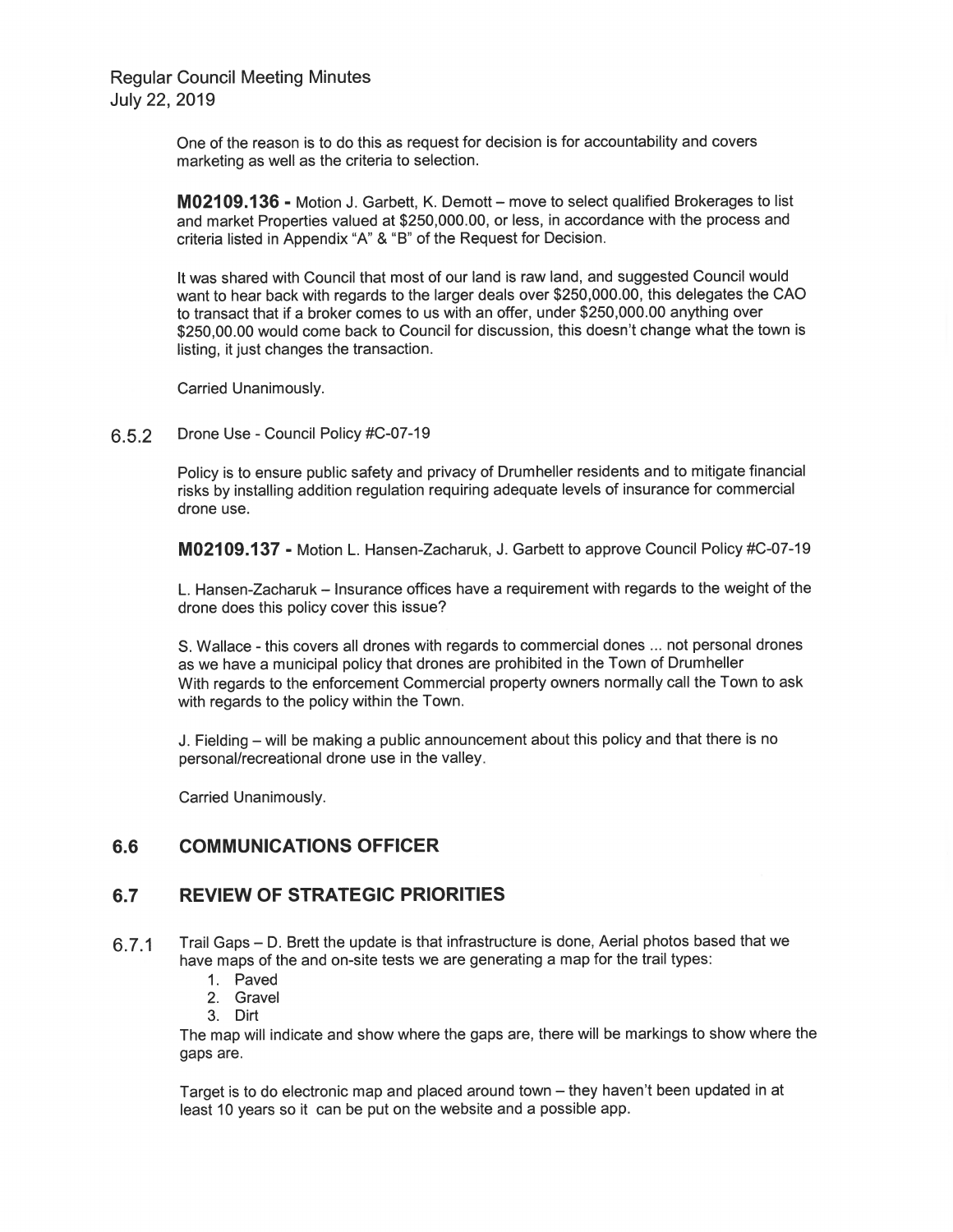Back to Council August 19th for further update.

- 6.7.2 Dog Park Site Update – G. Peters construction has been completed some house keeping still do will be done before Friday July 26<sup>th</sup>, discussion with regards to the muddy spots, some of the areas will most likely be graveled on the outside of the fence. On the inside of the fence some kind of landscaping to be done to help with any possible erosion.
- Communications Officer Dino Brand Standards J. Fielding sending out a survey to 6.7.3 residents to ask locals about Drumheller and get their input the survey will run for a few weeks. All the work to be done by the end of September and the contract out for the end of the year.

The brand isn't just about dinosaurs we are looking at redoing the logo and Roger Brooks suggestions will be taken into consideration

Back to Council August 19th for further update.

Down Town Development Strategy 6.7.4 The RFP was released last week There has been 8 inquires with regards to the RFP to close Aug 22nd

### PRESENTATION OF QUARTERLY REPORTS BY ADMINISTRATION  $\overline{7}$

CAO Quarterly Report April 1 to June 30, 2019  $7.1$ 

Flood Mitigation - Drumheller was approved under the Disaster Mitigation and Adaptation Fund Grant funding for \$50 million, note funding from the province is stalled possible October when the budget is announced.

Vacancies - completed Toboggan Hill - completed Offsite Levy - the draft by-law will be coming forward in September. ICF's Meetings - Trying to get the Municipalities together in late September. Collective Bargaining - in progress

Items for next Quarter: **Civic Solar** Parks and Recreation Master Plan

Deputy CAO / Director of Corporate Services  $7.2$ 

Human Resources Specialist target start date on or before September 1, 2019 Recruitment of Utility Manager has been unsuccessful prompting and RFP for the provision of recruitment services to be issued – contract to be awarded by July 24.

Deputy CAO supplied 2019 Budget tables Tax Supported and Utilities Supported for Council to review available online.

 $7.3$ Infrastructure Services Quarterly Report April 1 to June 30, 2019 2018 Strategic Business Plan - Adopted by Council on January 8, 2019. Ball Diamond Upgrades - completed week May 6. Aquaplex Update – outdoor pools repairs will be awarded to contractor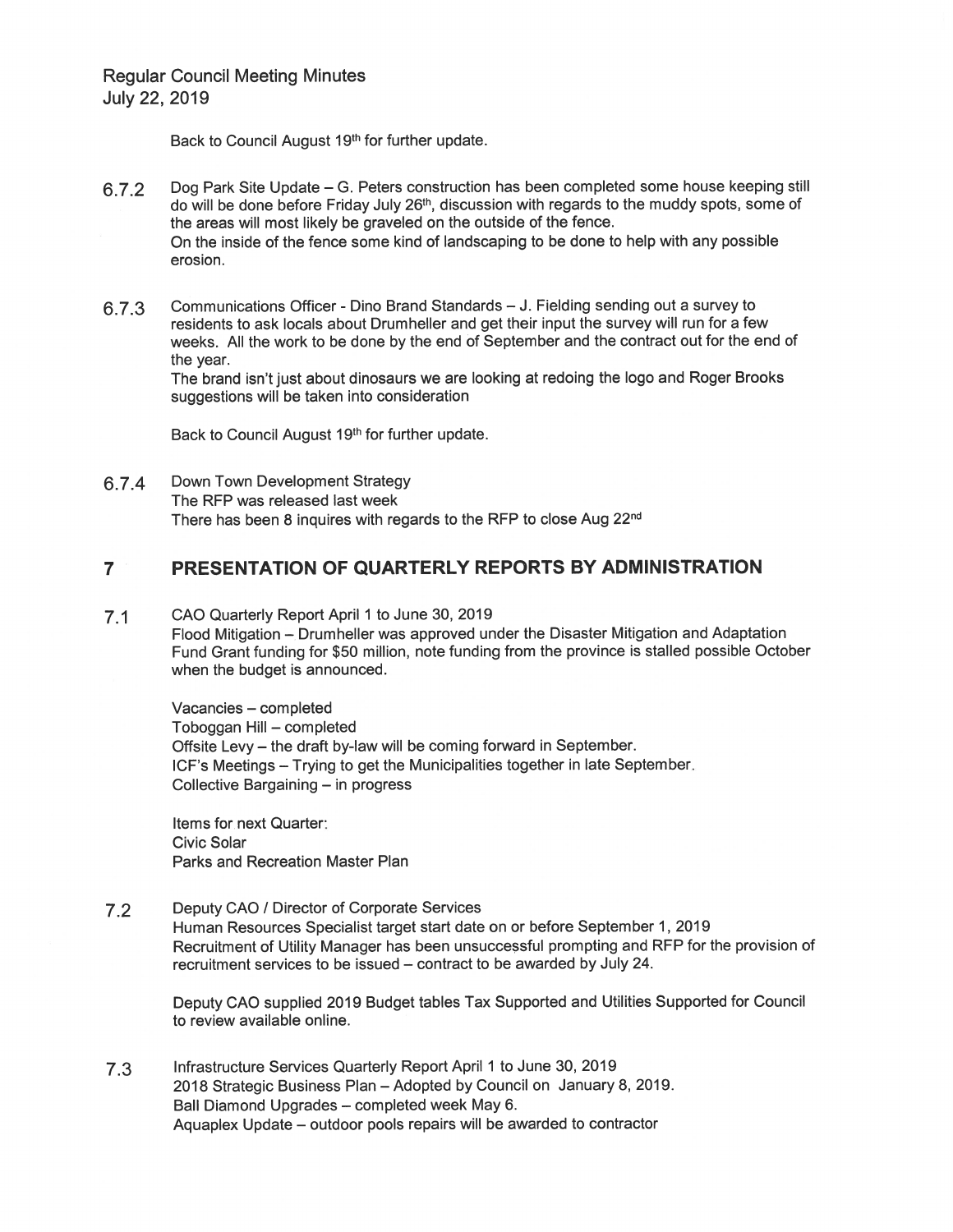> Arena - Brine Header Trench, awarded to Berg Chilling work to start July 16, 2019. Street Improvement Program – Request for Proposal was posted end of April project was awarded June 11, 2019 to T.J. paving in the amount of \$885,104.27. Dog Park Fence-completed July 3, 2019. Plaza 1.5 – stage scheduled for completion week of July 22, 2019. Spring Clean Up - complete

**Operational Priorities** 

**Fountain Update East Coulee Lift Station** Beautification / Town Entrances - on going project WWTP / WTP HVAC - on going project

Councillor T. Lacher left council at 6.08 pm Councillor T. Lacher returned to council at 6.10 pm

 $7.4$ Emergency and Protective Services Quarterly Report April - June, 2019 Community Standards Bylaw - Bylaw #06-19 received final reading and was passed on April 29, 2019.

Fenced Dog Park - Tender closed on March 21, 2019 contractor was selected and construction of the dog park was completed in June.

Hoodoo's parking pilot - parking fee at the Hoodoos for visitors began at the end of June and will continue for July and August and end early September.

Pet Licensing - there was a campaign run that was successful and staff are seeking ways to run other programs and campaigns to generate more interest in the public voluntarily licensing their pets.

Municipal Emergency Plan - work continues being done to rewrite the plan.

Emergency Scenario – has been rescheduled to October 23, 2019.

Derelict Vehicle Initiative - continuing the initiative to remove unused/derelict vehicles from properties.

Destructive Animal Control - work continues to control the number of beavers in the waterways throughout the community.

#### $7.5$ Economic Development Manager Quarterly Report

Mayor Colberg left council at 6.16 pm Mayor Colberg returned 6.18 pm

Senior Housing - working for last 2 months to develop a 160-room state of the art seniors living facility. Investment is worth approximately \$20 - \$30 million dollars and could employ  $250 - 300$  people.

Sales Funnel – utilizing "Customer Relations Management" software to log and tracks leads thought the sales process.

Seminars  $-2$  were planned for the fall of this year

1. Succession Planning Seminar

2. Development Process Seminar – this had a low attendance for an event at the BCF. Land Use Bylaw - development staff and Palliser have started the land use bylaw review, reason: is to update to current standards.

Drone use Policy - draft policy was shared with Council

Downtown Revitalization RFP - was released on July 15, 2019 with a close date of August 22, 2019 and a project start date of September 21, 2019.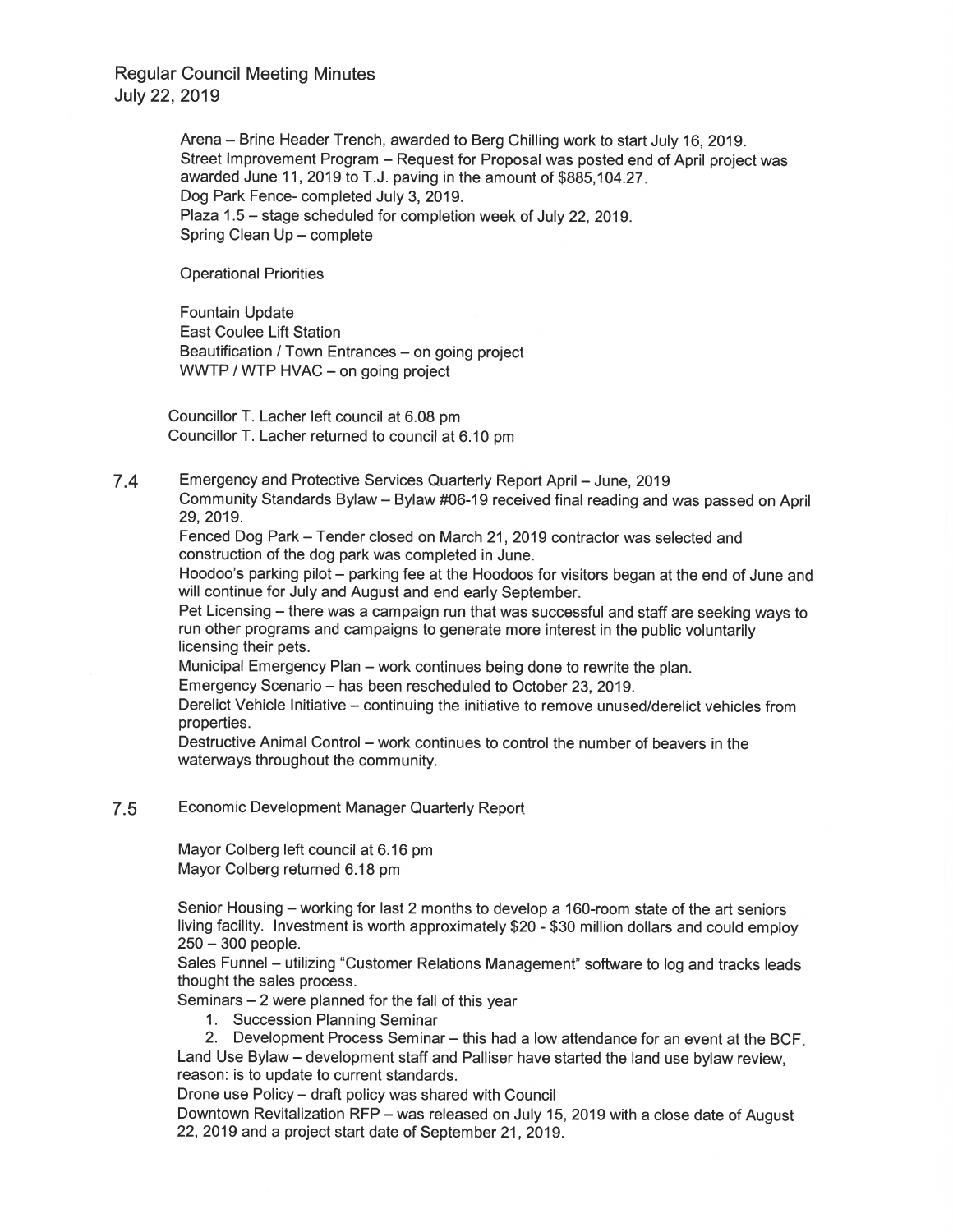> Sale of Town Owned Property - Request for Decision was given to Council. Economic Development Reserve - council accepted a proposal to establish and Economic Development Reserve Fund last May 2018.

7.6 Communication Officer Quarterly Repost April - June 2019 Dino Branding - there has been 3 meetings of the branding committee which included what makes a good brand along with dinosaurs' brand. There was an online survey which will be going out to residents to get their input. Flood Mitigation - the plan will be updated we are now in a different phase. Town App - an RFP has been drafted this will include the suggestions from Council. Website – editing and updating of content is ongoing.

#### $7.7$ Recreation Arts and Culture Quarterly Report

Aquaplex - educators and school bookings were steady until the end of June, swim club wrapped up the end of April, outdoor pool preparations started with the plan of hopefully opening the end of June.

**Badlands Community Facility** 

Two Conventions held

- 1. Royal Canadian Legion Convention 450 attendees
- 2. Canadian Angus Association 350 attendees

There were 3 different filming crews used the banquet halls and parking lots. Hours of operation were adjusted

D. Goldthorpe supplied Council, Statistics tables with comparisons from 2012 - 2019 for review.

#### 8 **PUBLIC HEARING TO COMMENCE AT 6:30 PM**

#### $9$ **PUBLIC HEARING DECISIONS**

- 10 **UNFINISHED BUSINESS**
- $11$ **NOTICE OF MOTION**

#### $12$ **COUNCILLOR REPORTS**

- $12.1$ **Council Quarterly Report** 
	- Mayor Colberg
	- T. Zariski
	- K. DeMott
	- T. Lancer
	- F. Makowecki
	- L. Hansen-Zacharuk
	- J. Garbett

All Councillors supplied quarterly reports for Council to review and are available on the Town of Drumheller website.